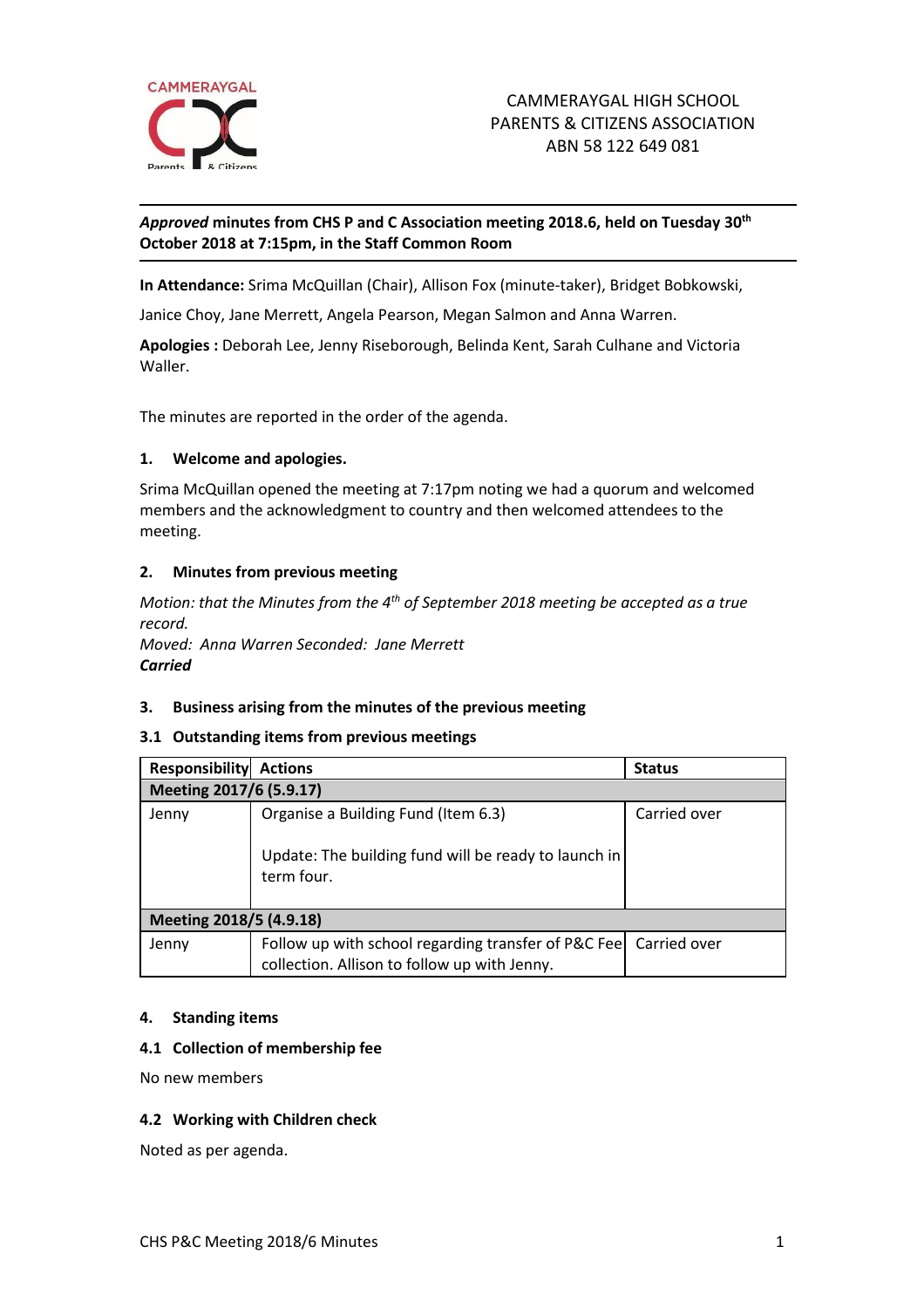

#### **4.3 Correspondence**

No correspondence of note.

## **5. MOTIONS (for decision)**

**Nil**

## **6. Reports**

## **6.1 Principal's report**

Kathy provided and update on the new site, confirming that years 10 and 11 (about 250 students) will move to the new site day one 2019. The 450 students in years 7, 8 and 9 will remain on the current junior campus.

Kathy outlined a draft of the 2019 process for student leadership nominations and elections. Students who wish to be school captain will need to have a confirmation by two referees a student and a teacher. Each nominee will need to prepare and deliver a speech to teachers and student representatives prior to a vote.

Recruitment for the 22 open teacher positions continue. The feedback was very positive in relation to the quality and quantity of candidates. Kathy thanked the parents involved in the selection panels.

# **6.2 President's report**

Last week Srima submitted a letter to the DoE on behalf of the P&C raising the concerns around the flexible learning area and regarding safety. The letter is attached to the minutes.

# *Action: Members requested an update on the irrigation and solar panel projects at the next General Meeting*

## **6.2 Treasurer's Report**

The treasurer's report was sent through following the meeting for recording in the minutes and is attached.

## **7. Social & Fundraising Sub-committee Report**

Jane provided an update on the inaugural annual fundraiser, the 2018 Spanish Fiesta Trivia Night. Over 140 parents and 10 teachers attended and raised \$19,000 after costs. Jane asked the P&C to note that the fundraising envelopes and raffles were effective. The overwhelming feedback from parents was there was not enough time for the silent auction (which was less effective) and more time was needed for socialising and dancing. More time was also needed for setting up and packing down.

It was also noted that most of work was undertaken by only three people. The lack of support from volunteers needs to be noted for future events.